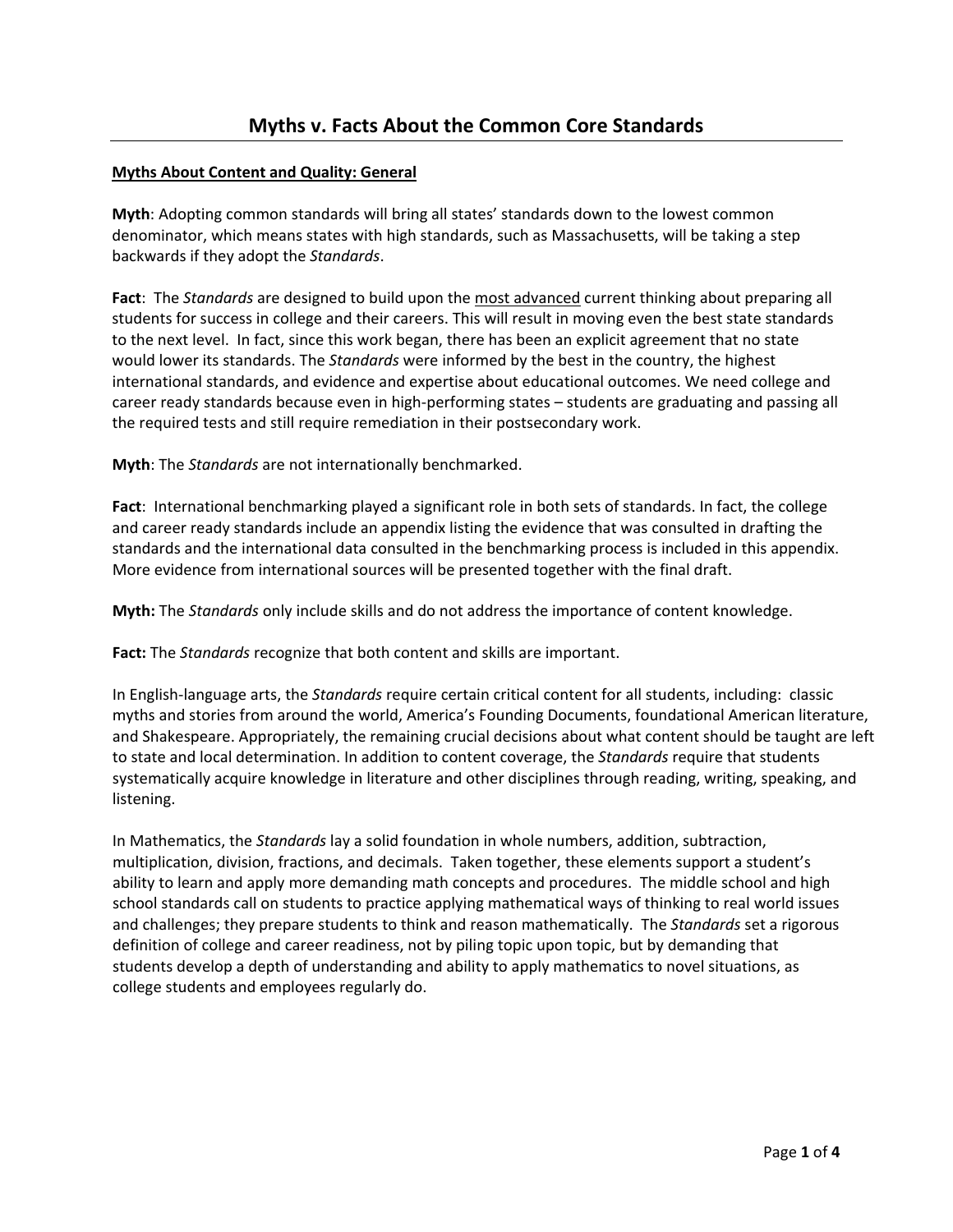## **Myths About Content and Quality: English‐language arts**

**Myth**: The *Standards* suggest teaching "Grapes of Wrath" to second graders.

**Fact**: The ELA *Standards* suggest "Grapes of Wrath" as a text that would be appropriate for 9<sup>th</sup> or 10<sup>th</sup> grade readers. Evidence shows that the complexity of texts students are reading today does not match what is demanded in college and the workplace, creating a gap between what high school students can do and what they need to be able to do. The Common Core State Standards create a staircase of increasing text complexity, so that students are expected to both develop their skills and apply them to more and more complex texts.

**Myth**: The *Standards* are just vague descriptions of skills; they don't include a reading list or any other similar reference to content.

**Fact**: The *Standards* do include sample texts that demonstrate the level of text complexity appropriate for the grade level and compatible with the learning demands set out in the *Standards*. The exemplars of high quality texts at each grade level provide a rich set of possibilities and have been very well received. This provides teachers with the flexibility to make their own decisions about what texts to use – while providing an excellent reference point when selecting their texts.

**Myth:** English teachers will be asked to teach science and social studies reading materials.

**Fact:** With the Common Core ELA *Standards*, English teachers will still teach their students literature as well as literary non‐fiction. However, because college and career readiness overwhelming focuses on complex texts outside of literature, these standards also ensure students are being prepared to read, write, and research across the curriculum, including in history and science. These goals can be achieved by ensuring that teachers in other disciplines are also focusing on reading and writing to build knowledge within their subject areas.

**Myth:** The *Standards* don't have enough emphasis on fiction/literature

**Fact:** The *Standards* require certain critical content for all students, including: classic myths and stories from around the world, America's Founding Documents, foundational American literature, and Shakespeare. Appropriately, the remaining crucial decisions about what content should be taught are left to state and local determination. In addition to content coverage, the *Standards* require that students systematically acquire knowledge in literature and other disciplines through reading, writing, speaking, and listening.

# **Myths About Content and Quality: Math**

**Myth**: The *Standards* do not prepare or require students to learn Algebra in the 8<sup>th</sup> grade, as many states' current standards do.

Fact: The *Standards* do accommodate and prepare students for Algebra 1 in 8<sup>th</sup> grade, by including the prerequisites for this course in grades K‐7. Students who master the K‐7 material will be able to take Algebra 1 in  $8<sup>th</sup>$  grade. At the same time, grade 8 standards are also included; these include rigorous algebra and will transition students effectively into a full Algebra 1 course.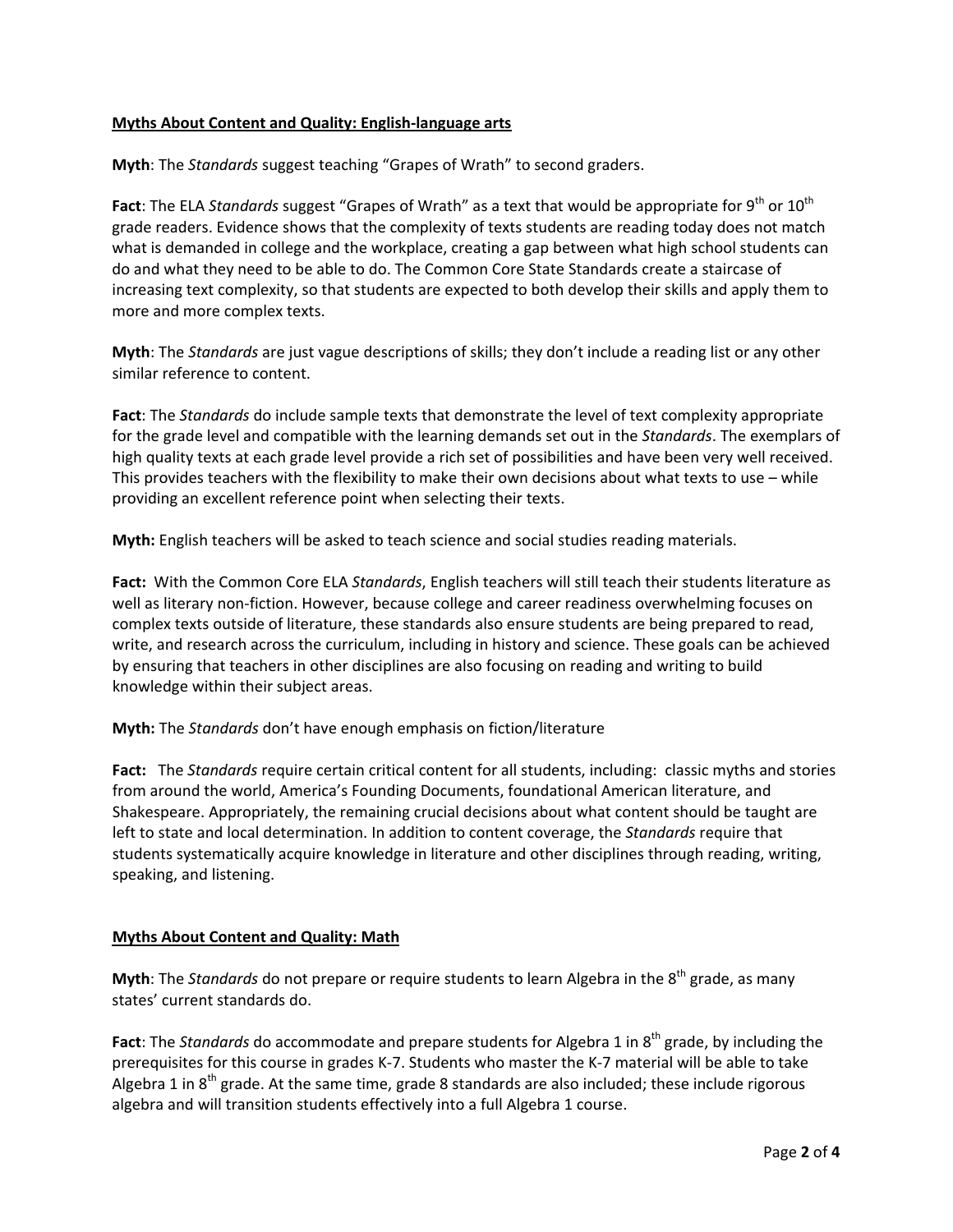**Myth:** Key math topics are missing or appear in the wrong grade.

**Fact:** The mathematical progressions presented in the common core are coherent and based on evidence.

Part of the problem with having 50 different sets of state standards is that today, different states cover different topics at different grade levels. Coming to consensus guarantees that from the viewpoint of any given state, topics will move up or down in the grade level sequence. This is unavoidable. What is important to keep in mind is that the progression in the Common Core State Standards is mathematically coherent and leads to college and career readiness at an internationally competitive level.

### **Myths About Process**

**Myth**: No teachers were involved in writing the *Standards*.

**Fact**: The common core state standards drafting process relied on teachers and standards experts from across the country. In addition, there were many state experts that came together to create the most thoughtful and transparent process of standard setting. This was only made possible by many states working together. For more information, please visit: [www.corestandards.org](http://www.corestandards.org/)

**Myth:** The *Standards* are not research or evidence based.

**Fact:** The *Standards* have made careful use of a large and growing body of evidence. The evidence base includes scholarly research; surveys on what skills are required of students entering college and workforce training programs; assessment data identifying college‐ and career‐ready performance; and comparisons to standards from high‐performing states and nations.

In English language arts, the *Standards* build on the firm foundation of the NAEP frameworks in Reading and Writing, which draw on extensive scholarly research and evidence.

In Mathematics, the *Standards* draw on conclusions from TIMSS and other studies of high‐performing countries that the traditional US mathematics curriculum must become substantially more coherent and focused in order to improve student achievement, addressing the problem of a curriculum that is "a mile wide and an inch deep."

#### **Myths About Implementation**

**Myth:** The *Standards* tell teachers what to teach.

**Fact**: The best understanding of what works in the classroom comes from the teachers who are in them. That's why these standards will establish *what* students need to learn, but they will not dictate *how* teachers should teach. Instead, schools and teachers will decide how best to help students reach the standards.